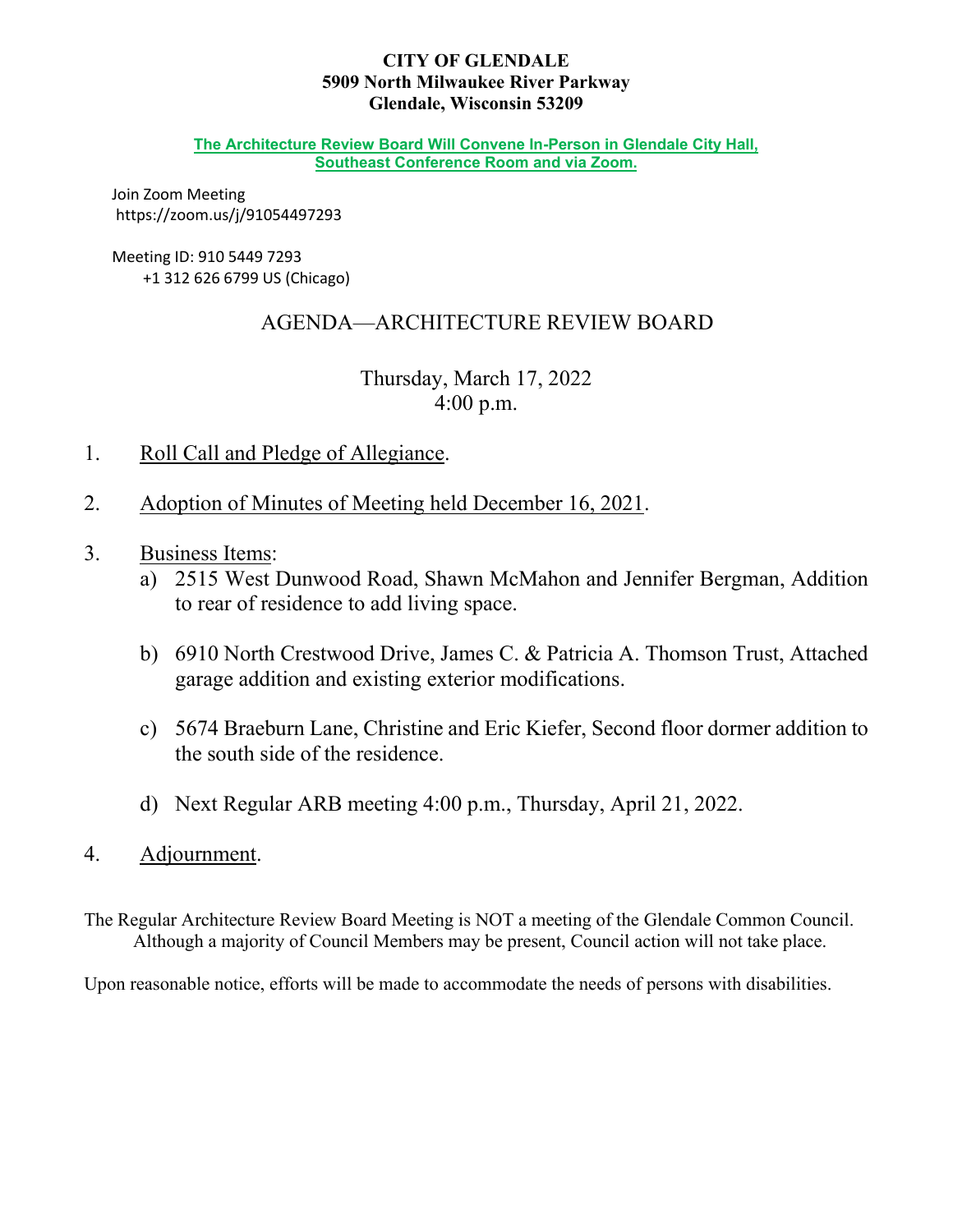# **CITY OF GLENDALE**



5909 North Milwaukee River Parkway Glendale, Wisconsin 53209-3815 (414) 228-1704

- **TO:** Tod Doebler, Building Inspector
- **FROM:** Todd Stuebe, Director of Community Development
- **DATE:** Thursday, December 16, 2021

# **RE: Architectural Review Board Meeting Items: Thursday, December 16, 2021**

A Web Link to the Architecture Review Board (ARB) project review documents for the following project items follows below:

Item 3a) Improvement to Residence, Replace Detached Garage, 5807 North Argyle Avenue, Sid Bickle.

Item 3b) Improvement to Residence, Replace Detached Garage, 2185 West Marne Avenue, Erik Islo and Angela Krueger.

**[https://www.glendale-wi.org/AgendaCenter/ViewFile/Agenda/\\_12162021-672](https://www.glendale-wi.org/AgendaCenter/ViewFile/Agenda/_12162021-672)**

 $\overline{a_1}$  ,  $\overline{a_2}$  ,  $\overline{a_3}$  ,  $\overline{a_4}$  ,  $\overline{a_5}$  ,  $\overline{a_6}$  ,  $\overline{a_7}$  ,  $\overline{a_8}$  ,  $\overline{a_9}$  ,  $\overline{a_9}$  ,  $\overline{a_9}$  ,  $\overline{a_9}$  ,  $\overline{a_9}$  ,  $\overline{a_9}$  ,  $\overline{a_9}$  ,  $\overline{a_9}$  ,  $\overline{a_9}$  ,

The meeting was chaired by Alderman Richard Wiese. ARB Members present included Christopher August, Hope Liu, Paul Kranz, and Rock Ridolfi. Also in attendance were City of Glendale Director of Community Development Todd Stuebe, Community Development Planning Assistant Elias Vareldzis, and the applicant for Item 3b, Erik Islo, as well as the project representative for both Items 31 and 3b, Jerry Kiefer of JD Griffiths Company, Incorporated.

Chairman Wiese called the Architecture Review Board (ARB) meeting to order. Applicant for Item 3a, Sid Bickle, was not present, therefore the order of business was changed to commence the project reviews with item 3b.

# **Item 3b) Improvement to Residence, Replace Detached Garage, 2185 West Marne Avenue, Erik Islo and Angela Krueger.**

Chairman Wiese asked for introduction of the applicant and applicants project representative, followed by the project being presented. Applicant Erik Islo and project representative Jerry Kiefer of JD Griffiths presented the proposed detached garage project to the ARB. The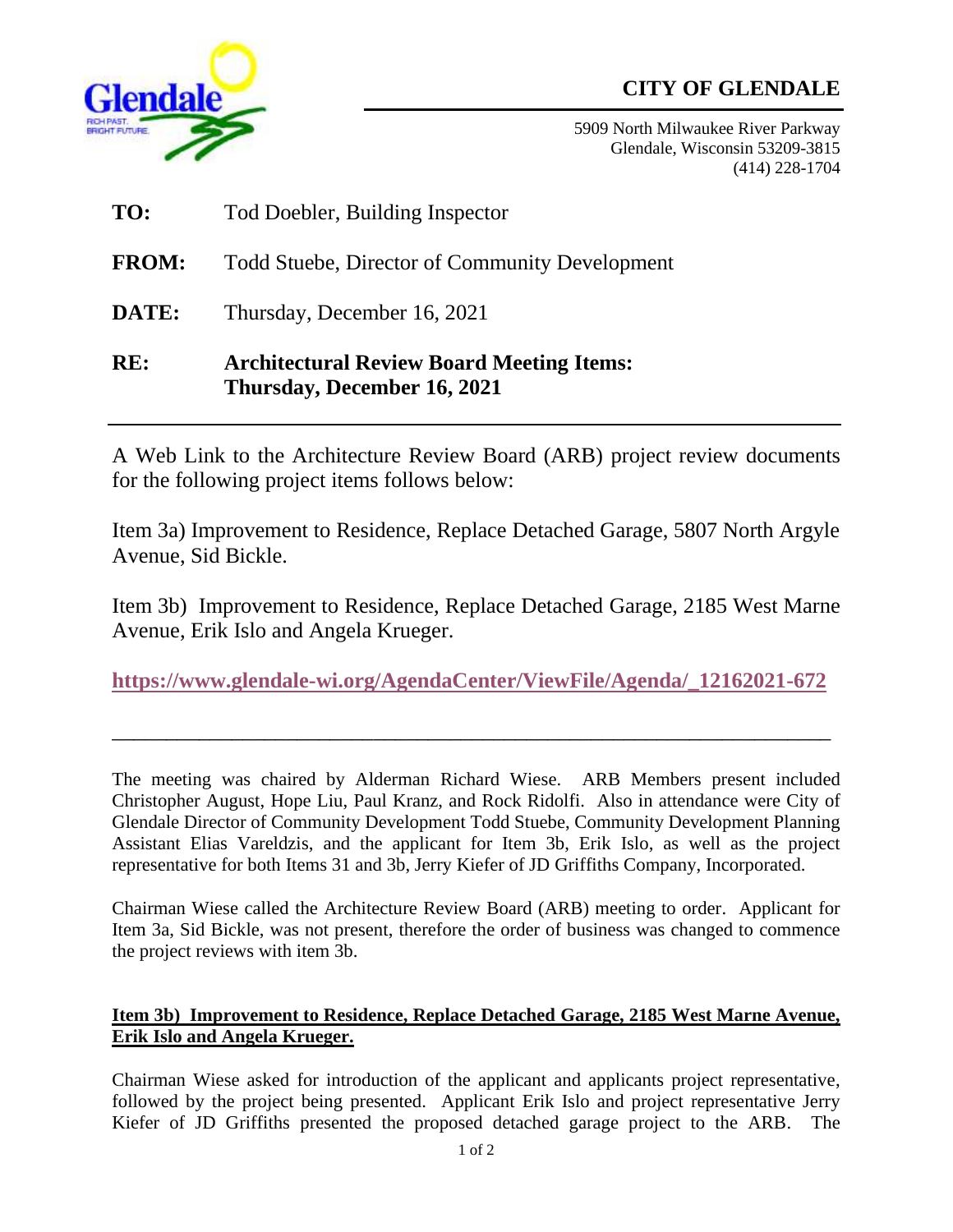presentation closely followed the project plans per the submittal materials. Mr. Islo stated that they do not want to pursue a Variance for the proposed detached garage to exceed the 15-foot height limit and, accordingly, the applicant proposed to modify the proposed project to include a 6:12 pitch roof in lieu of an 8:12 pitch roof, with the resulting height not to exceed 15 feet.

There was some discussion of the location of the electric service line, and it was not found to be above the proposed detached garage.

Motion: Hope Liu. Second: Paul Kranz, to approve the proposed detached garage project with the requirement that the roof pitch will be 6:12 in lieu of 8:12 and that the height shall not exceed the 15-foot height requirement.

# **Item 3a) Improvement to Residence, Replace Detached Garage, 5807 North Argyle Avenue, Sid Bickle.**

Applicant for Item 3a, Sid Bickle, did not appear for the meeting, as such, project representative Jerry Kiefer of JD Griffiths presented the project to the ARB. The presentation closely followed the project plans per the submittal materials. Mr. Kiefer stated his understanding is that the applicant does not want to pursue a Variance for the proposed detached garage to exceed the 15 foot height limit and, accordingly, proposed to modify the proposed project to include a 6:12 pitch roof in lieu of an 8:12 pitch roof, with the resulting height not to exceed 15 feet. Mr. Kiefer further stated that should Mr. Bickle want to proceed with the original 8:12 pitch that results in the height of the garage exceeding 15 feet, he will have to pursue a Variance.

There was discussion of the proximity of the proposed garage to the WE Energies power lines along the rear property line and the high voltage transmission lines located in the adjacent WE Energies right-of-way west of the property, as well as the electric service line above the proposed (and existing) garage. Applicant will have to verify that the proposed garage will conform with any Utility Easement requirements and that the required clearances will be provided between the WE Energies lines and the garage, and also between the electric service line and the top of the garage. Mr. Kiefer stated that the clearance requirement for the electric service line is 3 feet. If the WE Energies Utility Easement and line separation/clearance requirements do not allow for the detached garage to be located at the proposed location the footprint will have to be adjusted to conform to the requirements, subject to City of Glendale approval of such change.

Motion: Paul Kranz. Second: Rock Ridolfi, to approve the proposed detached garage project with the requirement that the roof pitch will be 6:12 in lieu of 8:12 and that the height shall not exceed the 15-foot height requirement, and that the applicant shall verify WE Energies requirements pertaining to the WE Energies Utility Easement and the WE Energies line separation/clearance requirements for both the electric transmission and service lines.

# **Item 3c) Next Regular ARB meeting 4:00 p.m., Thursday, January 20, 2022.**

# **Item 4) Adjournment.**

Motion: Paul Kranz. Second: Rock Ridolfi, to adjourn the ARB.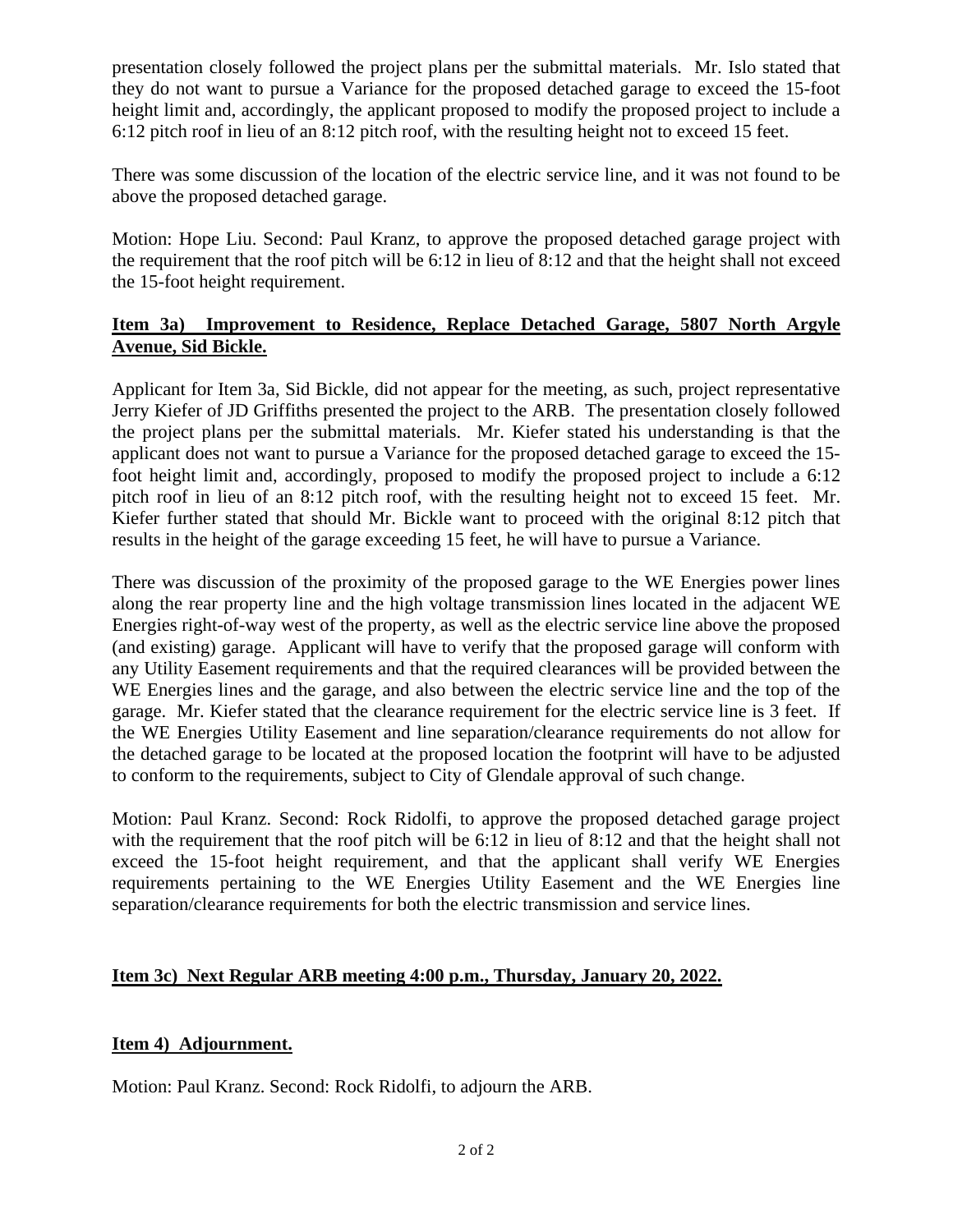



5909 North Milwaukee River Parkway Glendale, WI 53209

| <b>SUBJECT:</b> | Architecture Review Board Agenda, Item 3a<br>2515 West Dunwood Road, Shawn McMahon and Jennifer Bergman,<br>Addition to rear of residence to add living space. |
|-----------------|----------------------------------------------------------------------------------------------------------------------------------------------------------------|
| <b>FROM:</b>    | John Fellows, Incoming Dir. of Community Development                                                                                                           |

# **MEETING DATE:** March 17, 2022

| <b>Budget Summary:</b>   | N/A |
|--------------------------|-----|
| Budgeted Expenditure:    | N/A |
| <b>Budgeted Revenue:</b> | N/A |

#### **FISCAL SUMMARY: STATUTORY REFERENCE:**

| <b>Wisconsin Statues:</b> | N/A         |
|---------------------------|-------------|
| <b>Municipal Code:</b>    | Zoning Code |

### **BACKGROUND/ANALYSIS:**

The applicants propose to have add an in-law suite to the rear of the exiting structure located at 2515 West Dunwood Road. This addition will include a bedroom, great room, kitchen area with sink, microwave and refrigerator, a bathroom, utility room and ½ bath, interconnected with the existing residence. The exterior will be clad in matching brick and vertical cedar siding, and roof shingle to match existing materials.

The project plan submittal materials are included in the Architecture Review Board materials. The proposed height of the addition is 16ft 2in. The gabled addition will sit just below the main gable of the exiting house and will not be visible from the street. The project conforms with the requirements of the Glendale Zoning Code, R-3 Residence District.

#### **RECOMMENDATION:**

Approve the proposed project plans and issuance of a Building Permit.

#### **ACTION REQUESTED:**

Approve the proposed project plans and issuance of a Building Permit.

# **ATTACHMENTS:**

1. **Project plans [submitted for 2515 West Dunwood Road](http://www.glendale-wi.org/DocumentCenter/View/2452/Packet-Attachments-BERGMAN-combined)**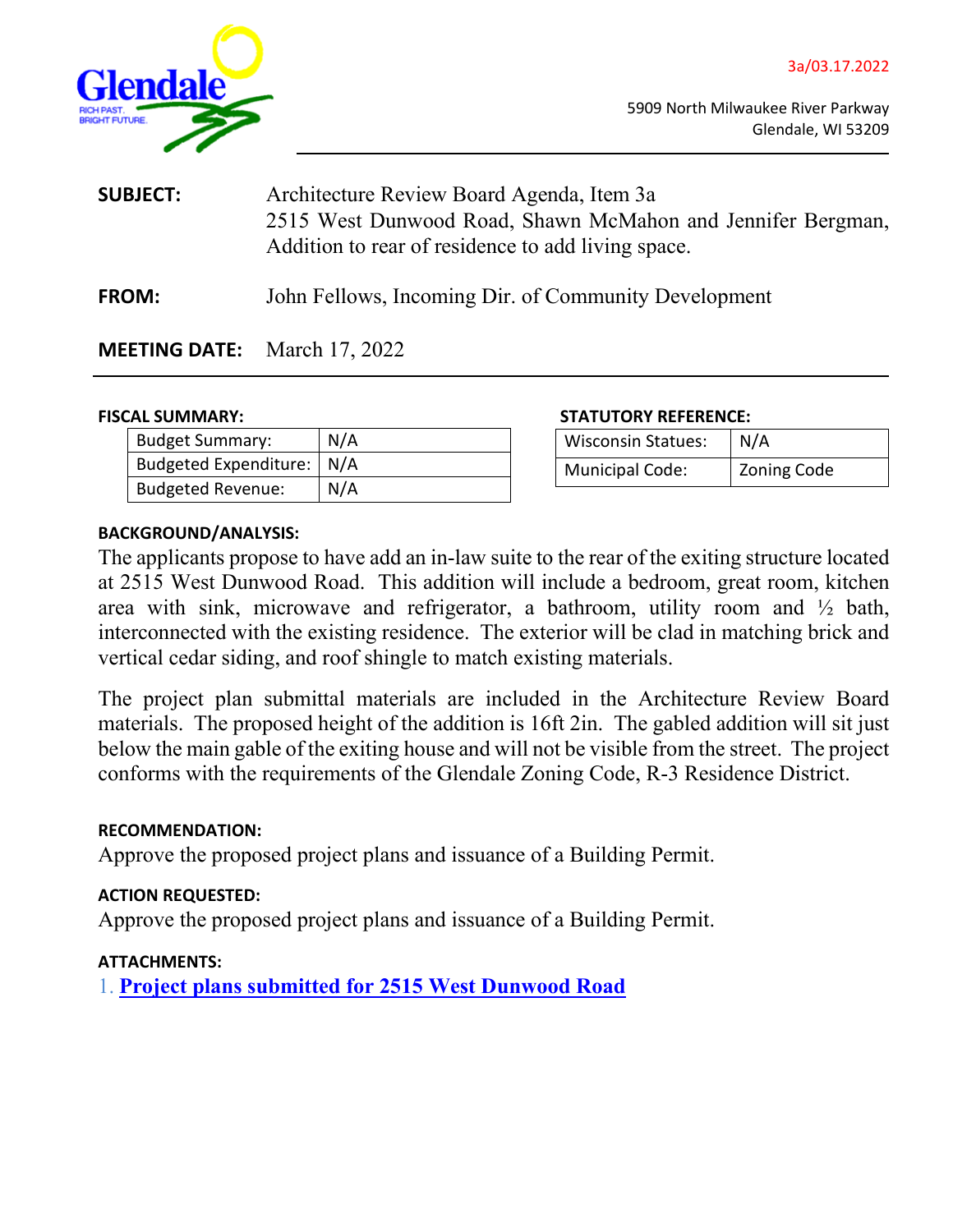



5909 North Milwaukee River Parkway Glendale, WI 53209

| <b>SUBJECT:</b> | Architecture Review Board Agenda, Item 3b<br>6910 North Crestwood Drive, James C. & Patricia A. Thomson Trust,<br>Attached garage addition and existing exterior modifications. |  |
|-----------------|---------------------------------------------------------------------------------------------------------------------------------------------------------------------------------|--|
| <b>FROM:</b>    | John Fellows, Incoming Dir. of Community Development                                                                                                                            |  |

# **MEETING DATE:** March 17, 2022

| <b>Budget Summary:</b>      | N/A |
|-----------------------------|-----|
| Budgeted Expenditure:   N/A |     |
| <b>Budgeted Revenue:</b>    | N/A |

#### **FISCAL SUMMARY: STATUTORY REFERENCE:**

| <b>Wisconsin Statues:</b> | N/A         |
|---------------------------|-------------|
| <b>Municipal Code:</b>    | Zoning Code |

#### **BACKGROUND/ANALYSIS:**

The applicants propose to add to the existing attached two car garage at the side of the residence, adding toward the rear of the of the property making a three-car garage. This addition will leave all remaining architectural features of the existing street facing garage and various roof lines. (Note submitted elevations do not match the intent to leave the existing details in place, this intent has been confirmed with the contractor.)

The project plan submittal materials are included in the Architecture Review Board materials. The proposed height of the garage addition will exceed the exiting ridge line of the exiting garage roof. The ridge line of the addition will project just above the existing ridge line and will be visible when viewing the street façade of the structure. The project conforms with the requirements of the Glendale Zoning Code, R-7 Residence District.

The 6910 North Crestwood Drive property is located within the Brantwood Heights Addition Number 1 (Refer to attachment). The Agreement and Declaration as to Restrictions requires one third masonry, brick, or stone veneer.

# **RECOMMENDATION:**

Approve the proposed project plans and issuance of a Building Permit.

# **ACTION REQUESTED:**

Approve the proposed project plans and issuance of a Building Permit.

# **ATTACHMENTS:**

- 1. **Project plans [submitted for 6910 N Crestwood Dr.](http://www.glendale-wi.org/DocumentCenter/View/2454/3b-6910-N-Crestwood-Packet-Attachments-Combined)**
- 2. **[Agreement and Declaration as to Restrictions](http://www.glendale-wi.org/DocumentCenter/View/2453/04082014-Brantwood-Heights-Addn-No-1-Agreement-and-Declaration-of-Restrictions-R)**